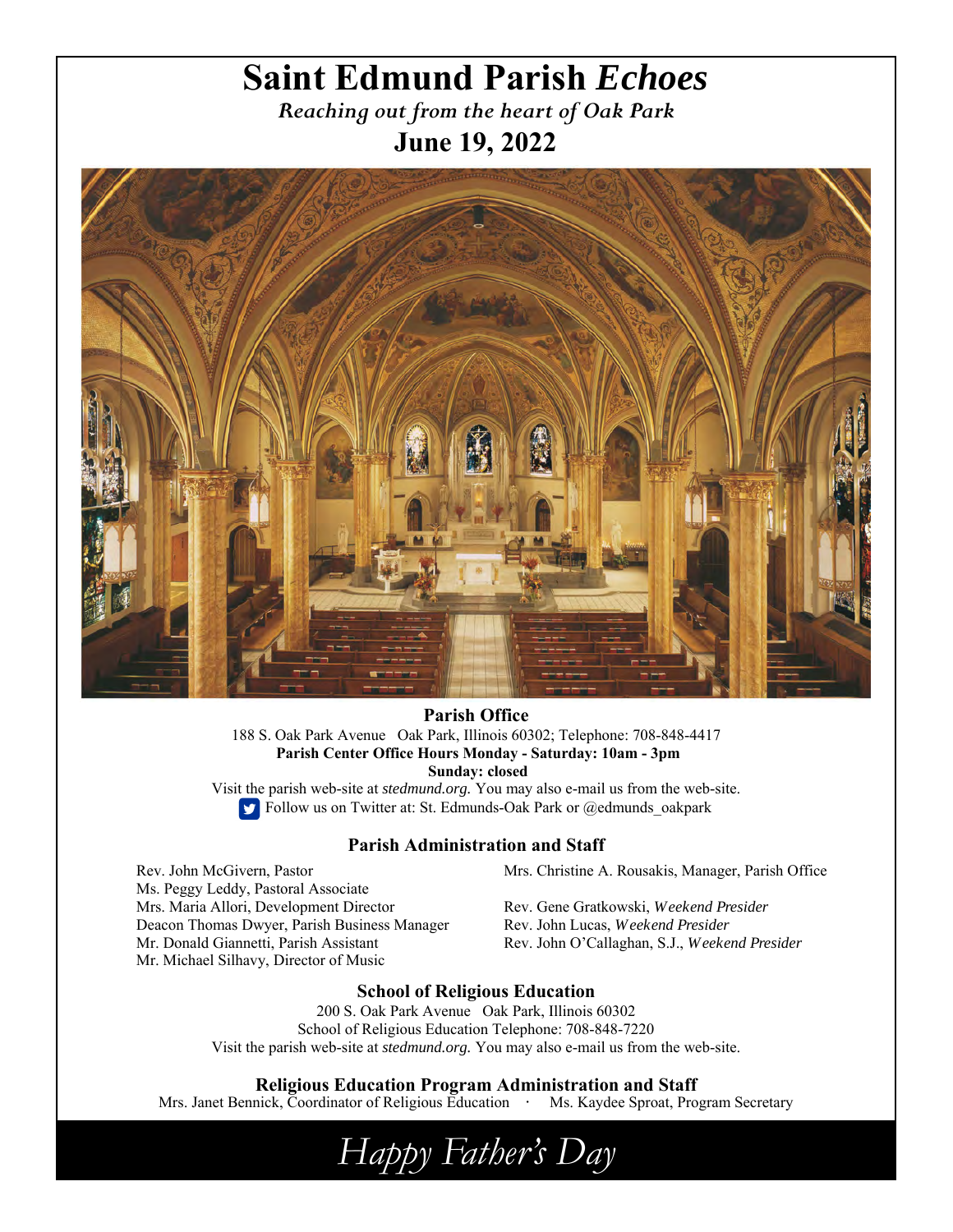# *Staff Notes*

 This weekend, as we celebrate the Feast of the Body and Blood of Christ, one of the  $20<sup>th</sup>$  century's greatest Catholic theologians, a Belgian man named Edward Schillebeeckx, comes to mind. Among the many contributions that Schillebeeckx has made to Catholic theology is his understanding of humanity as being the greatest sacrament of God.

 Let's not pass too quickly over that statement, as it is quite a profound one. For those of us old enough to remember the *Baltimore Catechism*, you may recall that question 31 asks: "What is a Sacrament?" The answer to that question, which, I am sure that many of you still remember is: "A Sacrament is an outward sign instituted by Christ to give grace."

 Now, let's consider the contribution of Schillebeeckx. In the language of the *Baltimore Catechism,* we might explain, then, that we, human beings, have the most potential to become the greatest sacrament of God because we can become the most visible sign through which Christ can offer his grace.

 In the language of today, we might put it this way: humanity can become the greatest sacrament of God in that we have the greatest potential to effect, experience, share and thus, become the real presence of Christ in the world. In fact, that is our Christian mission: we are to be Christ for others and to see Christ in others. We come together at the eucharistic table and worship our God, and in this important ritual, we share a meal which unites us all in the one Body (and Blood) of Christ–in the fullness of Christ truly and really present in the meal. Our communion with Christ at the altar is the

source from which we are nourished and sent forth to continue *doing and becoming* what we had just ritually done and become in communion with one another and with the Lord.

 Today's Feast of the Body and Blood of Christ holds up the great significance of our Eucharist, but it can only be significant as far as you and I are committed to becoming and being that self-same presence wherever we go and with whomever we meet.

 How do we become that self-same presence of Christ? Well, our weekly meal of receiving Jesus in Holy Communion is certainly a necessary nourishing component. There are as many ways to be, see, share, accept and experience the Lord's presence as there are people who attend mass. Let's not overthink it. We must be available to others. We must *share* the gifts of kindness, compassion, understanding, forgiveness, hope and love *with* others. Perhaps more of a challenge for many of us is the fact that we must be humble and open to *accepting* the gifts of kindness, compassion, understanding, forgiveness, hope and love *from* others. Of course, this list is not exhaustive. To put it really simply: we have to show up, we have to love, and we have to allow ourselves to be loved. And we have to let go of the worry that we cannot or will not do it perfectly. Perfection is God's realm. You and me? We simply need to do our best and allow the grace of God to flow through and from us into every other person we meet.

Fr. John Maturer

### **Special Appreciation Liturgy to honor our beloved pastor, Fr. John McGivern in-person** *AND live-streamed* **Next Sunday, June 26 at 11am**

For those of you who are unable to attend Fr. John's appreciation liturgy in-person, you will still be able to worship and celebrate with all of us. **Simply visit: www.youtube.com/stedmund. You will find the link for all of those who will be joining us on-line.** 

#### **Mass Schedule**

 **Saturday:** 5:30pm *(Sunday Anticipatory);* **Sunday:** 11:00am  **Monday & Friday:** 8:30am (Tue. & Wed. 8:30am at St. Catherine/St. Lucy Parish)

**Sacrament of Reconciliation:** 4:30pm, Saturday

# **Sacrament of Baptism for Infants**

Parents must complete a preparation class before scheduling. Contact Peggy Leddy at pleddy@stedmund.org.

**Rite of Christian Initiation of Adults (RCIA)**<br>If you are an adult seeking information about receiving the sacraments of Baptism, First Eucharist and Confirmation, please contact Peggy Leddy at pleddy $@$ stedmund.org.

**Sacrament of Anointing of the Sick:** By appointment.

### **Juneteenth Freedom Day**  *Freedom for All*

According to History.com, Juneteenth (short for "June nineteenth") marks the day when federal troops arrived in Galveston, Texas, in 1865 to take control of the state and ensure that all enslaved people were freed. The event took place a full



two and a half years after the signing of the Emancipation Proclamation, on January 1, 1863, and more that two months after Robert E. Lee's surrender at Appomattox, Virginia on April 9, 1865.

On June 17, 2021, Juneteenth officially became a federal holiday. It commemorates African American freedom and emphasizes education and achievement.

*- Source Costco Connection, June 2022*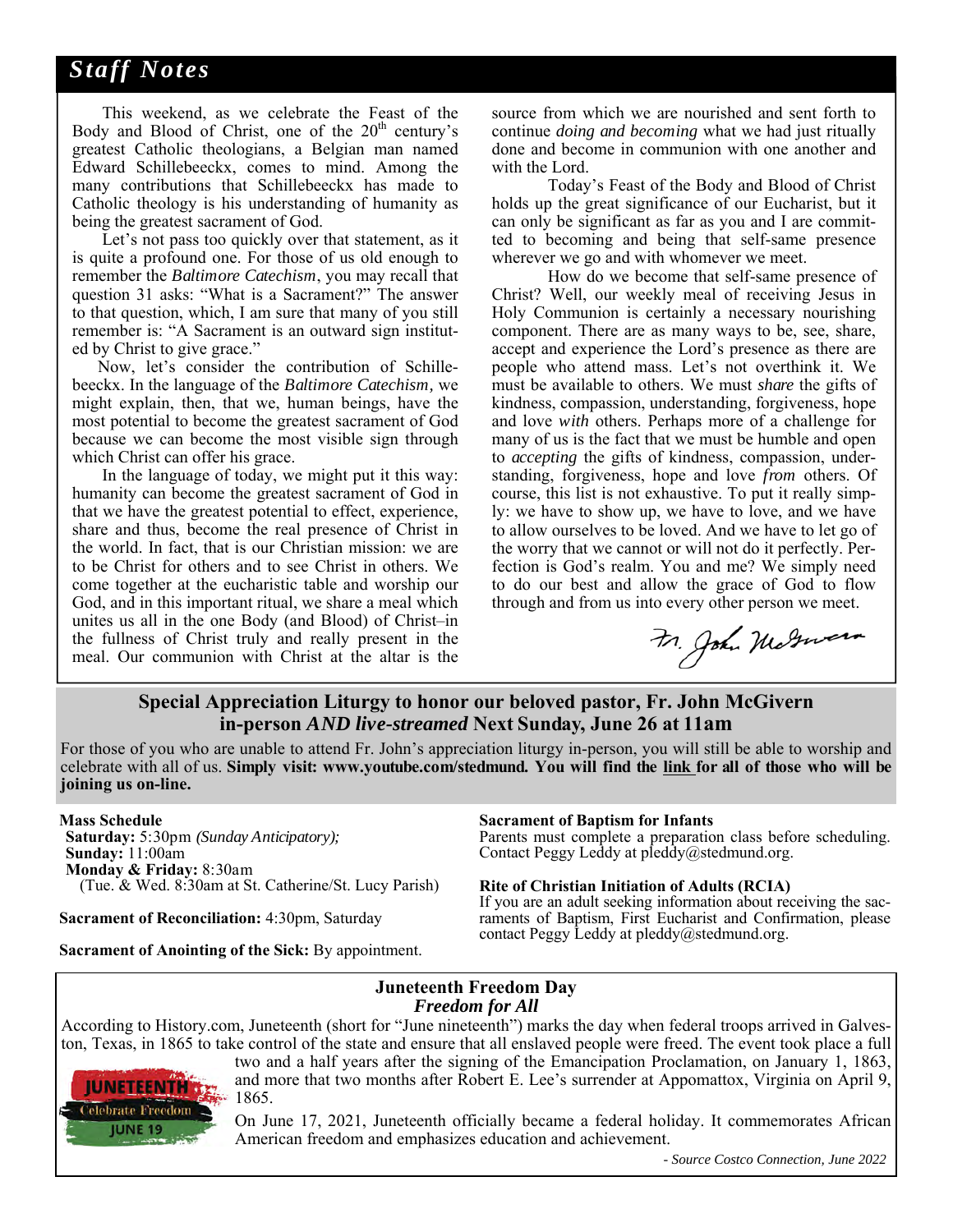

### **Resources for Catholic Dads**

Unsure of how to handle the challenges of being a Catholic father? Curious about the best ways to pass on the Faith to your kids? Want to connect with other Catholic dads who are living with the same joys and challenges? Here are great resources to support faithful fatherhood:

The National Center for Fathering (fathers.com). Offers tips on being a more involved, committed father.

St. Joseph's Covenant Keepers (dads.org). An international network of Christian men devoted to strengthening fatherhood and family life. Website includes helpful newsletters, audios, and books.

Fathers for Good (fathersforgood.org): An initiative of the Knights of Columbus to celebrate and strengthen the importance of being a better husband and father.

The Men of St. Joseph (menofstjoseph.com): An organization that promotes local groups of Catholic men coming together in prayers and fellowship as a way of strengthening their own faith and their role as father.

#### Catholic Dads Headquarters

(catholicdadshq.blogspot.com): A collection of commentary videos and resources for fathers, with a specific focus on faith formation.

Catholic Dads Online (catholicdadsonline.org): An online community of Catholic fathers featuring blogs written for and by dads, offering opportunities for discussion of topics pertaining to faith and fatherhood.

 *Source: OUR SUNDAY VISITOR* 

#### **Seeking Volunteers for Fr. John's Celebration**

We are in need of volunteers to prepare for Fr. John's celebration. Volunteers are needed to help transport tables

and chairs from St. Catherine-St. Lucy to St. Edmund on set-up on the parish lawn, return tables and chairs back to St. Catherine-St. Lucy and clean up. A van will be rented for transport.



Please call the Parish office at 708-848- 4417, and let us know if you are able to assist. Thank you!

#### **Suicide Prevention**

If you or someone you know is considering suicide, please contact the National Suicide Prevention Lifeline at 1-800-273-TALK (8255), text "STRENGTH" to the Crisis Text Line at 741-741 or visit the website: *suicidepreventionlifeline.org.* 

#### **Peter's Pence Second Collection June 25/26**

Pope Francis has spoken of our responsibility before the world and creation. "There is much that we can do to benefit the poor, the needy and those who suffer, and to favor justice, promote reconciliation and build peace," he said. The Peter's Pence Collection unites us in solidarity to the Holy See and its works of charity to those in need. Your generosity allows the Pope to respond to our suffering brothers and sisters.

The purpose of the Peter's Pence Collection is to provide the Holy Father with the financial means to respond to those who are suffering as a result of war, oppression, natural disaster, and disease. Please be generous.

3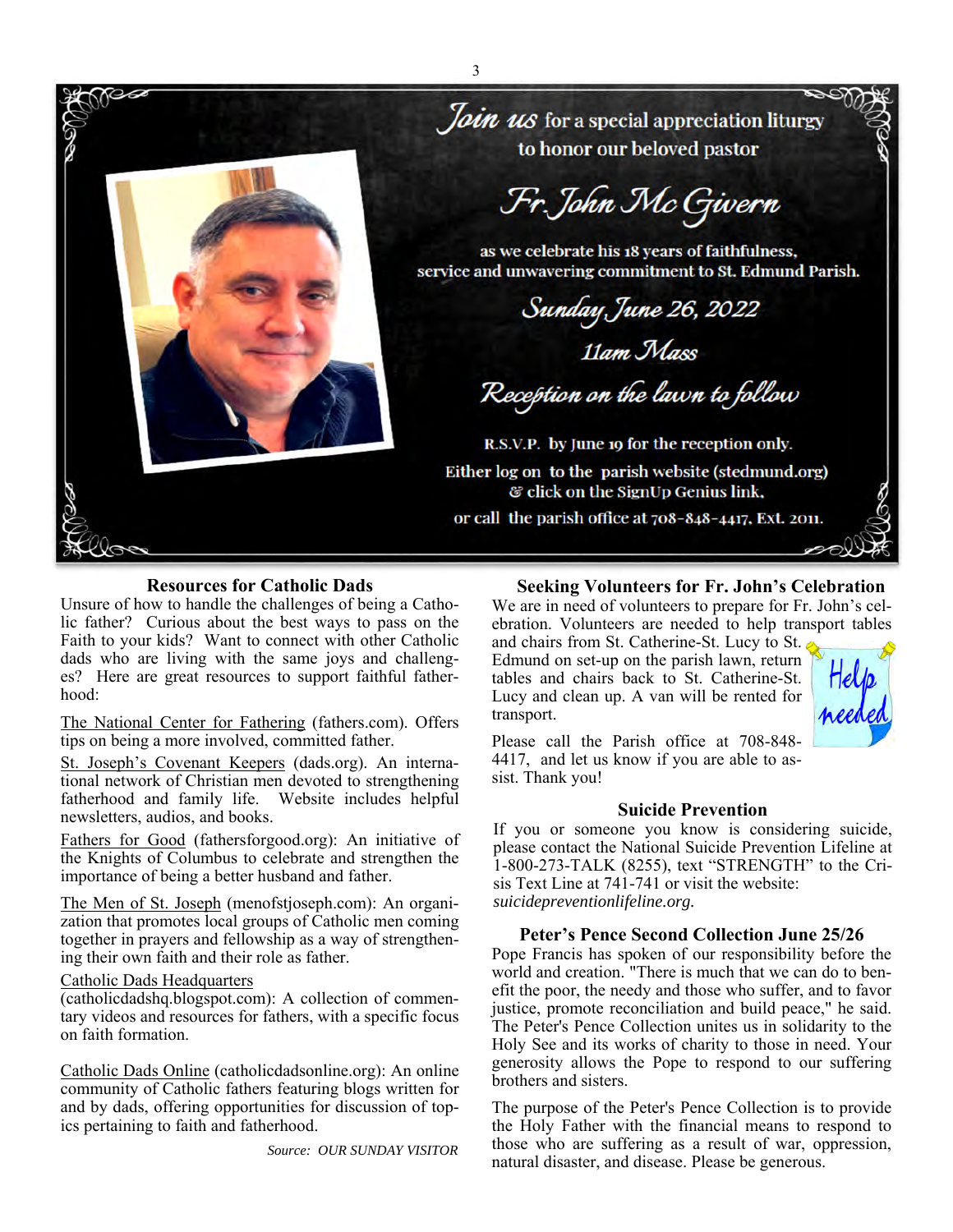# 4 **The Most Holy Body and Blood of Christ**

## **Traditional Religious Education (TRE) Leader Sought for Newly Merged Parish**

With the Renew My Church (RMC) joining of Ascension and St. Edmund parishes, we are currently seeking assistance with Religious Education. Mr. Tim Smyth who has served at Ascension is leaving his position. We are in need of a parttime Coordinator of Religious Education to complete our Religious Education Department. Ideally a Candidate would have served in a similar position, but qualified catechists and/or former teachers in a Catholic School might find this opportunity a worthy match for their skills. This person would be an integral part of a 4-member team providing for grammar-school aged children and their families.

For more information about the position or to apply, please contact Mary Catherine Meek at: 708-434-1537 or email her at: *mc.meek@ascensionoakpark.com.* 



# **School of Religious Education**

Religious Education instruction has ended for 2021-22. Stay tuned for registration and further details for 2022-2023!

### **Bulletin Submission Deadlines Reminder**

Anyone interested in having an article considered for publication in the *Echoes* must have their submissions in the Parish office no later than Friday at 4pm, nine days prior to the publication date. You may email your submission in a Microsoft Word attachment (Times New Roman, 11pt.) to: *bulletineditor@stedmund.org.* 

### **End Gun Violence Vigil Next Saturday, June 25**



Join us on the rectory lawn for our monthly vigil after the 5:30pm mass. It is our way of standing against the culture of violence in our country.

All are welcome!

# Spring being a tough act to follow, God created June.

*- Al Bernstein* 

### *Give Central* **Link on Parish Web-Site Available**

Tired of remembering to write a check for your Sunday offertory? Forget to call the parish office with your credit card information? There's an easy solution!



Log on to the parish website at: *www.stedmund.org.* Scroll down about

1/2 page and you will see a section called, "Miscellany". Click for the *Give Central* link and follow the easy and user-friendly steps. You may give a one-time donation, an on-going donation (either weekly or monthly) through your bank or credit card.

Please consider this painless and simple, secure way to help support your parish. Thank you.

# **Spiritual Week at St. Edmund Parish**

### **We Pray for our Sick**

Susan Becker, Maggie Bielawa, Sherri Bokholdt, Mary Bowman, Sr. Mary Ruth Broz, Fr. James Creighton, Fr. Jack Farley, Dave Gregoire,

Elsa Leon, Daniel Moore, Kelly Scott, Suzanne Sloma, Paula Stumpe, Allie Sutherland

Frank Italiano,

### **Special Remembrances at Daily Eucharist**

| <b>Monday</b>                | June 20                                                                              |
|------------------------------|--------------------------------------------------------------------------------------|
| 8:30am                       | † Mamma Giannetti, † Ossy Ginigeme                                                   |
| Friday<br>8:30am             | June 24<br>† Deirdre K. LeFevour<br>The Gilmore and Wiss families (living intention) |
| <b>Saturday</b><br>$5:30$ pm | June 25<br>† The Ahern Family - Elizabeth, Patrick and<br>Liz                        |
| <b>Sunday</b><br>11:00am     | June 26 (Thirteenth Sunday in O.T.)<br>† Ossy Ginigeme, † Joseph Norton              |

**Eternal Rest Grant unto These, O Lord** 

*Lynn VerVers,*  long-time parishioner

# **PRAY for PEACE.**

### **Readings for the Week**

| <b>Monday:</b> | 2 Kgs 17: 5-8, 13-15a, 18, Mt 7: 1-5   |
|----------------|----------------------------------------|
| Tuesday:       | 2 Kgs 19: 9b-11m 14-21m 31-35a, 36     |
|                | Mt 7L 6, 12-14                         |
| Wednesday:     | 2 Kgs 22: 8-13, 23: 1-3, Mt 7: 15-20   |
| Thursday:      | Is 49: 1-6/Acts 13: 22-26              |
|                | Lk 1: $57-66$ , 80                     |
| Friday:        | Ez 34: 11-16, Rom 5: 5b-11,            |
|                | Lk 15:3-7                              |
| Saturday:      | Lam 2: 2, 10-14, 18-19, Lk 2: 41-51    |
| Sunday:        | 1 Kgs, 19: 16b, 19-21, Gal 5: 1, 13-18 |
|                | Lk 9: 51-62                            |